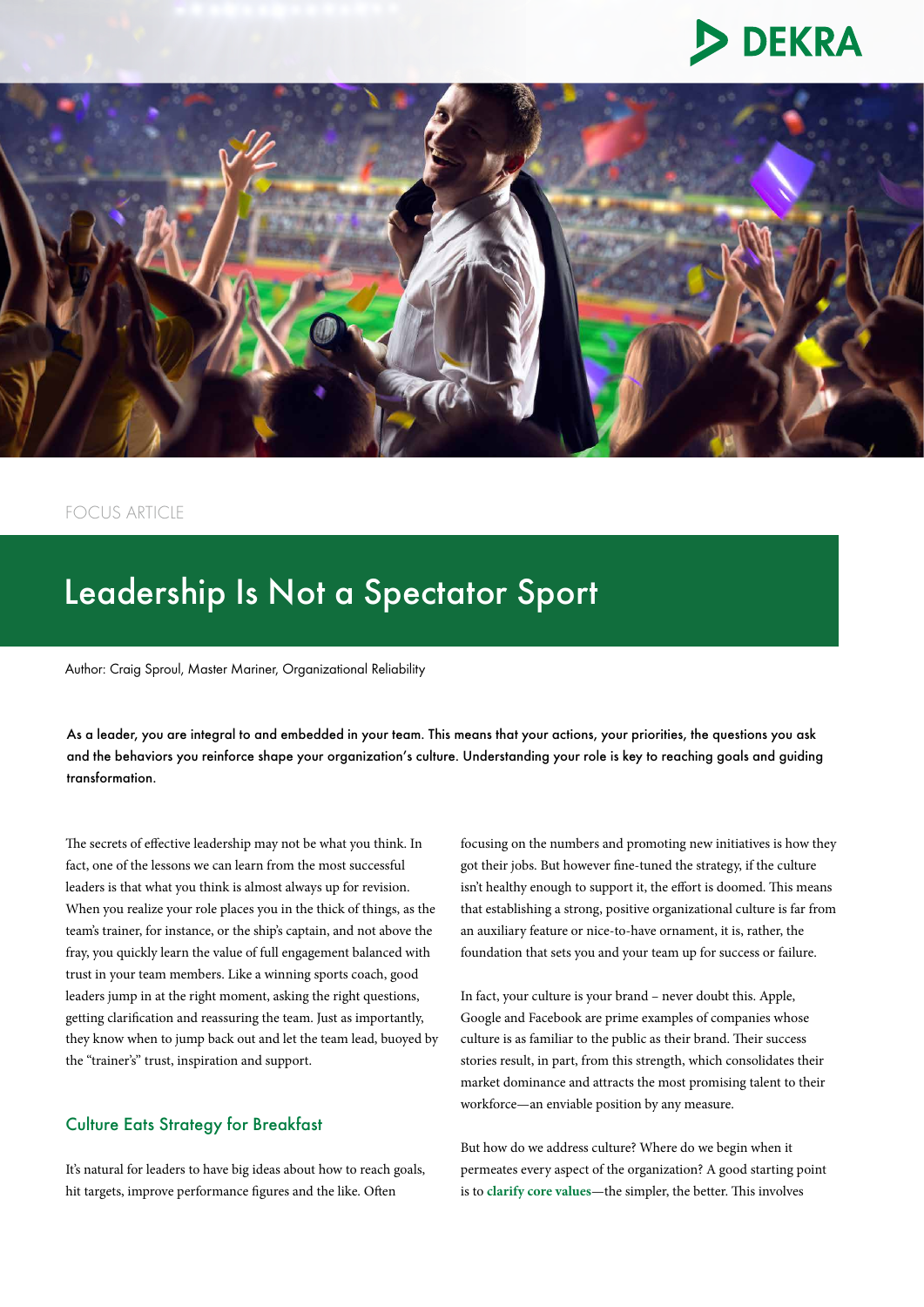identifying a common purpose, one that breaks down silos and unites everyone behind it, answering the question, "What are we here for?" This common denominator transcends short-term goals or department-specific concerns to capture the most fundamental premise of the organization's work. For a safety-oriented company like DEKRA, it might be, for example, "life matters."

Once the core value is clear, the next step is to reinforce the organization's vision so that it touches every project and every client the organization takes on. The central question here is "Where are we going and why?" Armed with these questions and their answers, individuals can rely on them when making hard decisions or having tough conversations. In this sense, **[clear values](https://www.dekra-uk.co.uk/en/values-visioning-workshop/)  [and a vision](https://www.dekra-uk.co.uk/en/values-visioning-workshop/)** empower employees to trust each other and themselves—especially when leaders place their trust in the team and rely on the company's values and vision to guide their own priorities, behaviors and decision-making.



### Rethinking Feedback

Establishing a positive culture involves asking questions to clarify an organization's central tenets, but the questions don't stop there. As an organization works to align conversations with their values and vision, asking questions remains a powerful tool for learning and enhancing communication. Not only should leaders favor asking over assuming, employees at every level should be encouraged both to ask and answer questions freely. Imagine the difference it would make to replace so-called feedback with an invitation to assess outcomes and performance together. What seems like a simple shift removes blame and shame from the conversation and channels the energy into learning and improving.



Figure 1 Six steps for good leadership

One of the greatest privileges of my career has been the opportunity to witness Her Majesty, Queen Elizabeth II in a working capacity. She is nearly universally admired and has weathered many crises in the course of her reign. How has this epic leader gained so much respect? She asks questions, a lot of questions! Having observed this first-hand, it is clear that when she asks a question of anyone, regardless of age or stature, everyone listens and respects both the question and what drives it: a genuine interest and willingness to understand more. Asking questions, absorbing others' expertise and experiences and then sharing what she has learned has been central to her success as a leader.

A ship's captain, to cite another example from my own experience, has to know and understand every aspect of the vessel they are in charge of, including its crew and purpose. Since such a vessel is effectively a floating, self-supporting village, it is impossible for a single person to master all the expertise required. What makes the captain effective is having trust in the crew, asking the right questions, enabling others and engaging with them in order to make good decisions. Returning to the sports analogy, the coach is "playing the field" alongside the team, not shouting from the stands as a spectator. A valued leader is only as effective as their team. This approach is applicable to work with clients as well, where asking the right questions and really hearing the answers can help an organization deliver exactly what the client needs. It encourages a more dynamic exchange capable of undercutting unhelpful assumptions and can lead to deeper engagement. For example, an organization that has strong interdepartmental communication is in a position to broaden its offerings to clients who may benefit from more than one product or service. It takes **[good leadership](https://www.dekra-uk.co.uk/en/leadership-coaching/)** to model this type of communication and to start by asking questions and allowing others to come up with the answers—even, or especially, unexpected ones.